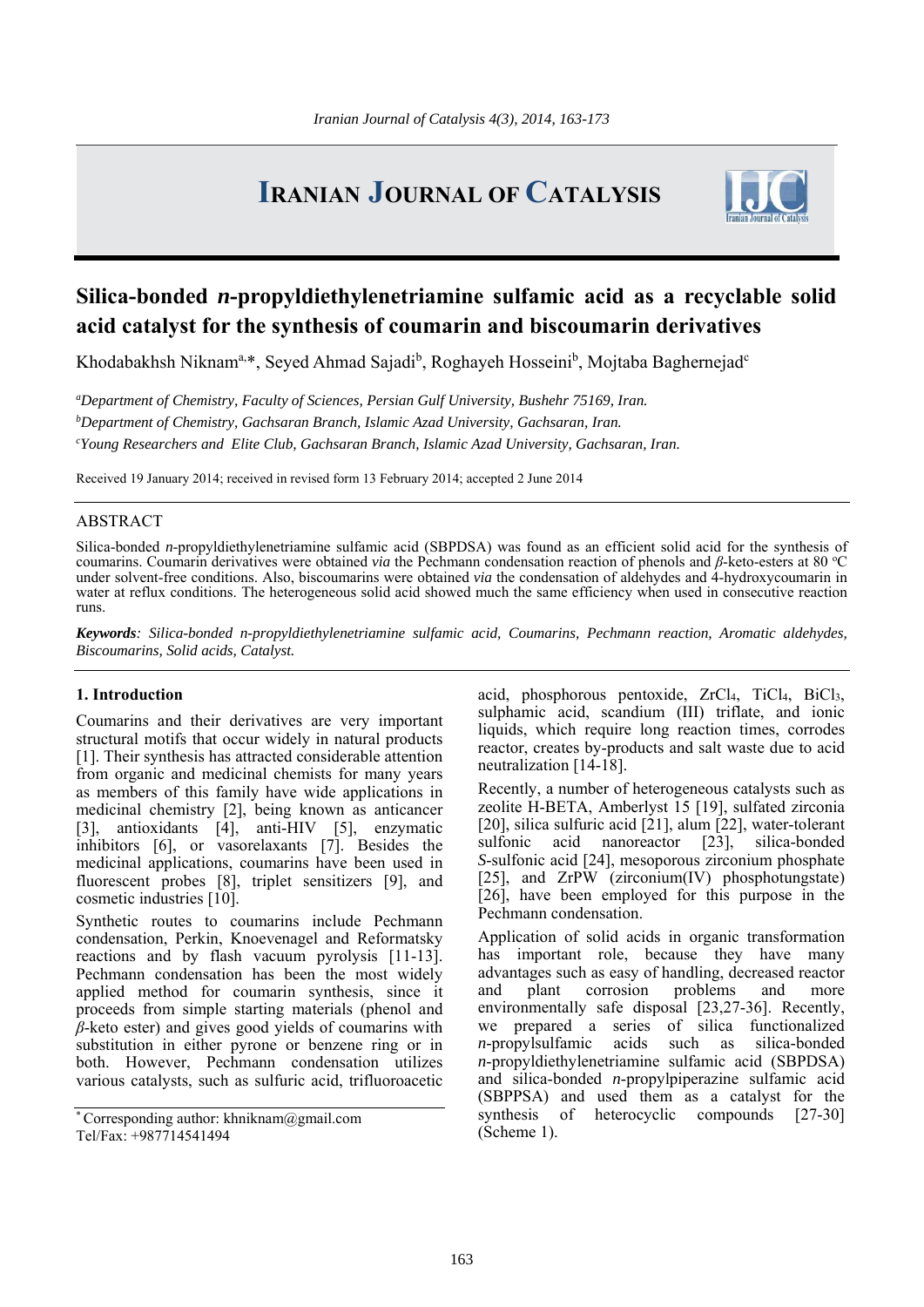

**Scheme 1.** The proposed structure for SBPDSA and SBPPSA.

# **2. Experimental**

#### *2.1. General*

Chemicals were purchased from Fluka, Merck and Aldrich Chemical Companies. All the products were characterized by comparison of their  $IR$ , <sup>1</sup>HNMR and <sup>13</sup>CNMR spectroscopic data and their melting points with the reported values [11-25,37-43]. Silica-bonded *n*-propyldiethylenetriamine sulfamic acid (SBPDSA) [27,28] and silica-bonded *n*-propylpiperazine sulfamic acid (SBPPSA) [29,30] were prepared according to our previous reported procedures.

#### *2.2. General procedure for the synthesis of coumarins*

To a mixture of phenolic substrate (1 mmol) and *β*-keto-ester (1 mmol), SBPDSA (0.05 g, 4.9 mol%) was added and magnetically stirred at 80 ° C under solvent-free conditions. The progress of the reaction was followed by TLC. After completion of the reaction, warm ethanol (2×10 mL) was added and filtered. Ethanol was evaporated under reduced pressure and crude product was recrystallized from hot ethanol. The recovered catalyst was dried and reused for subsequent runs.

#### *2.3. General procedure for the synthesis of biscoumarins*

To a mixture of 4-hydroxycoumarin (2 mmol) and aromatic aldehyde (1 mmol) in water (10 mL) catalyst SBPDSA (0.06 g, 5.88 mol%) was added and the mixture was refluxed. After completion of the reaction, as indicated by TLC, the reaction mixture was filtered. The remaining was washed with warm ethanol  $(3\times30)$ mL) in order to separate heterogeneous catalyst. After cooling the crude products were precipitated. The crude products were purified by recrystallization from hot ethanol. The recovered catalyst was dried and reused for subsequent runs.

#### *Selected spectral data*

#### *5,7-Dihydroxy-4-methyl-chromen-2-one (3a)*:

m.p.= 284-286 ° C (Lit. [15]: m.p.=283-285 ° C). <sup>1</sup>HNMR (500 MHz, CDCl<sub>3</sub>-DMSO- $d_6$  (2%)): δ= 2.44 (s, 3H), 5.67 (d, 1H, *J*= 1.1 Hz), 6.17 (d, 1H, *J*= 2.3 Hz), 6.19 (d, 1H, *J*= 2.3 Hz), 9.48 (s, 1H, OH), 9.59 (s, 1H, OH) ppm. 13CNMR (125 MHz, CDCl3-DMSO-d6  $(2\%)$ :  $\delta$  = 24.3, 95.6, 100.0, 103.4, 109.5, 156.1, 157.1, 158.3, 161.4, 162.2 ppm.

*3-Chloro-5,7-dihydroxy-4-methyl-chromen-2-one (3b)*:

m.p.= 297-299 ˚C (Lit. [20]: m.p.= 317-319 ˚C). <sup>1</sup>HNMR (500 MHz, CDCl<sub>3</sub>-DMSO-d<sub>6</sub> (2%)): δ= 2.69 (s, 3H), 6.18 (d, 1H, *J* = 2.5 Hz), 6.31 (d, 1H, *J* = 2.5 Hz), 10.36 (s, 1H, OH), 10.69 (s, 1H, OH) ppm. <sup>13</sup>CNMR (125 MHz, CDCl<sub>3</sub>-DMSO-d<sub>6</sub> (2%)): δ= 20.2, 95.3, 100.6, 102.7, 114.5, 151.1, 155.0, 157.2, 158.52, 162.0 ppm.

## *1,3-Dihydroxy-7,8,9,10-tetrahydro-benzo[c]chromen-6-one (3c)*:

m.p.= 260-262 ˚C (Lit. [16]: m.p.= 265-266 ˚C). <sup>1</sup>HNMR (500 MHz, CDCl<sub>3</sub>-DMSO-d<sub>6</sub> (2%)): δ= 1.64-1.72 (m, 4H), 2.44-2.48 (m, 2H), 3.07-3.12 (m, 2H), 6.29 (s, 2H), 10.30 (brs, 2H, OH) ppm. 13CNMR (125 MHz, CDCl3-DMSO-d6 (2%)): δ= 21.7, 22.6, 24.7, 30.0, 95.5, 100.2, 103.5, 117.2, 151.4, 155.3, 157.6, 159.9, 162.9 ppm.

### *5,7-Dihydroxy-4-propyl-chromen-2-one (3d)*:

m.p.= 234-236 ˚C (Lit. [17]: m.p.= 238 ˚C). 1 HNMR (500 MHz, CDCl3-DMSO-d6 (2%)): δ= 0.90 (t, 3H, *J* = 7.3 Hz), 1.52-1.56 (m, 2H), 2.80 (t, 2H, *J* = 7.5 Hz), 5.78 (s, 1H), 6.13 (d, 1H, *J* = 2.4 Hz), 6.22 (d, 1H, *J* = 2.4 Hz), 10.24 (brs, 1H, OH), 10.53 (brs, 1H, OH) ppm. <sup>13</sup>CNMR (125 MHz, CDCl<sub>3</sub>-DMSO-d<sub>6</sub> (2%)): δ= 14.7, 23.4, 38.1, 95.6, 100.1, 102.2, 109.2, 157.7, 158.3, 159.4, 161.1, 161.8 ppm.

#### *7-Hydroxy-4-methyl-chromen-2-one 3e*:

m.p.= 185-187 ˚C (Lit. [15]: m.p.= 184-186 ˚C). <sup>1</sup>HNMR (500 MHz, CDCl<sub>3</sub>-DMSO-d<sub>6</sub> (2%)): δ= 2.29 (s, 3H), 5.96 (s, 1H), 6.71-6.74 (m, 2H), 7.34 (d, 1H, *J*= 8.4 Hz), 9.74 (s, 1H, OH) ppm. <sup>13</sup>CNMR (125 MHz, CDCl<sub>3</sub>-DMSO-d<sub>6</sub> (2%)): δ= 19.0, 103.4, 111.2, 112.9, 113.5, 126.0, 153.4, 155.6, 161.7, 162.0 ppm.

*7-Hydroxy-4,5-dimethyl-chromen-2-one (3f)*:

m.p.= 256-258 ˚C, (Lit. [16]: m.p.= 250-252 ˚C). <sup>1</sup>HNMR (500 MHz, CDCl<sub>3</sub>-DMSO-d<sub>6</sub> (2%)): δ= 2.08 (s, 3H), 2.38 (s, 3H), 5.72 (s, 1H), 6.34 (s, 2H), 9.56 (s, 1H, OH) ppm.  $^{13}$ CNMR (125 MHz, CDCl<sub>3</sub>-DMSO-d<sub>6</sub>  $(2\%)$ :  $\delta = 21.8$ , 24.3, 107.4, 108.5, 112.3, 112.4, 143.1, 155.4, 155.5, 156.8, 161.4 ppm.

### *3-Chloro-7-hydroxy-4,5-dimethyl-chromen-2-one 3g*:

m.p. = 287-289 °C (Lit. [11]: m.p. = 295 °C). <sup>1</sup>HNMR  $(500 \text{ MHz}, \text{CDCl}_3\text{-} \text{DMSO-d}_6 (2\%))$ : δ= 2.12 (s, 3H), 2.62 (s, 3H), 6.40 (d, 1H, *J* = 0.75 Hz), 6.43 (d, 1H, *J* = 0.75 Hz), 9.76 (brs, 1H, OH) ppm. 13CNMR (125 MHz, CDCl<sub>3</sub>-DMSO-d<sub>6</sub> (2%)):  $\delta$  = 20.7, 21.8, 107.2, 108.4, 113.2, 117.8, 143.2, 150.8, 153.0, 156.5, 157.6.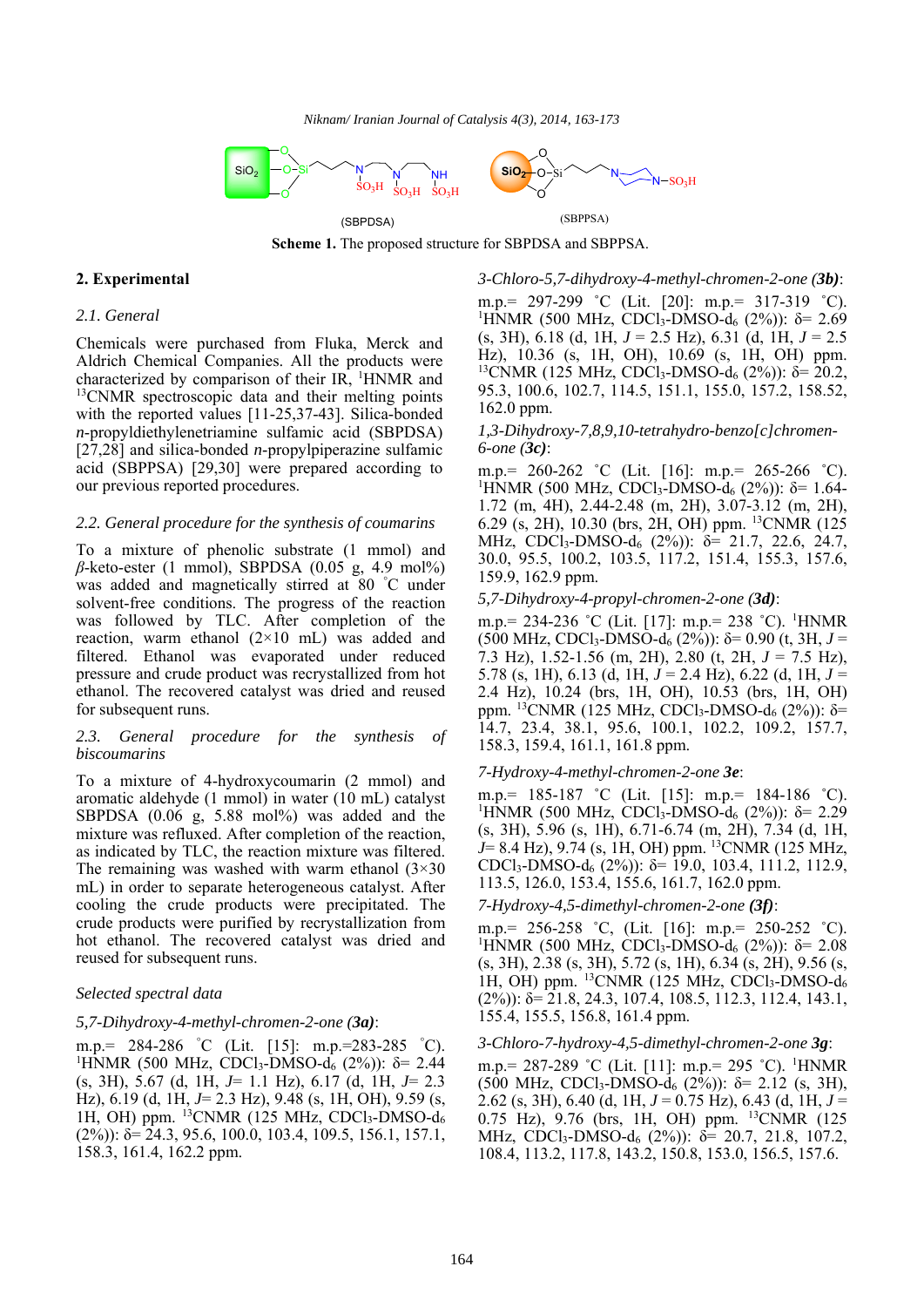#### *3-Hydroxy-1-methyl-7,8,9,10-tetrahydro-benzo[c] chromen-6-one (3h)*:

m.p.= 247-249 ° C (Lit. [16]: m.p.= 252-253 ° C). <sup>1</sup>HNMR (500 MHz, DMSO-d<sub>6</sub>): δ= 1.58-1.68 (m, 4H), 2.24 (s, 3H), 2.33-2.38 (m, 2H), 3.03-3.08 (m, 2H), 6.53 (s, 1H), 6.55 (s, 1H), 10.30 (s, 1H, OH) ppm. <sup>13</sup>CNMR (125 MHz, DMSO-d<sub>6</sub>): δ= 21.6, 21.8, 22.5, 25.0, 30.1, 107.4, 108.4, 112.9, 120.1, 141.7, 150.3, 153.9, 156.7, 161.4 ppm.

#### *7,8-Dihydroxy-4-methyl-chromen-2-one (3i)*:

m.p.= 240-242 ° C (Lit. [20]: m.p.= 242-244 ° C). <sup>1</sup>HNMR (500 MHz, CDCl<sub>3</sub>-DMSO-d<sub>6</sub> (2%)): δ= 2.20 (s, 3H), 5.88 (s, 1H), 6.67 (d, 1H, *J* = 8.6 Hz), 6.84 (d, 1H,  $J = 8.6$  Hz), 8.63 (brs, 2H) ppm. <sup>13</sup>CNMR (125) MHz, CDCl<sub>3</sub>-DMSO-d<sub>6</sub> (2%)): δ= 19.1, 111.1, 112.6, 113.6, 115.7, 132.4, 143.6, 149.4, 154.0, 161.4 ppm.

#### *7-Methoxy-4-methyl-chromen-2-one (3j)*:

m.p.= 155-157 ° C (Lit. [15]: m.p.= 156-158 ° C). <sup>1</sup>HNMR (500 MHz, CDCl<sub>3</sub>-DMSO-d<sub>6</sub> (2%)): δ= 2.44 (s, 3H), 3.91 (s, 3H), 6.18 (s, 1H), 6.86 (d, 1H, *J* = 2.5 Hz), 6.90 (dd, 1H, *J1* = 8.8 Hz, *J2* = 2.5 Hz), 7.54 (d, 1H,  $J = 8.8$  Hz) ppm. <sup>13</sup>CNMR (125 MHz, CDCl<sub>3</sub>-DMSO-d<sub>6</sub> (2%)): δ= 19.08, 56.16, 101.29, 112.41, 112.71, 114.02, 125.93, 152.93, 155.76, 161.69, 163.09 ppm.

#### *3,3'-(Phenylmethylene)-bis-(4-hydroxycoumarin) (4a)*:

m.p.= 233-234 ° C (Lit. [37]: m.p.= 230-232 ° C). <sup>1</sup>HNMR (400 MHz, CDCl<sub>3</sub>): δ= 6.13 (s, 1H), 7.24-7.50 (m, 9H), 7.64-7.68 (m, 2H), 8.02-8.14 (m, 2H), 11.35 (s, 1H, OH), 11.57 (s, 1 H, OH) ppm. 13CNMR (100 MHz, CDCl3): δ= 36.2, 103.9, 105.7, 116.5, 124.4, 124.9, 126.5, 126.9, 128.7, 132.9, 135.2, 152.3, 152.6, 164.6, 165.8, 166.9 ppm.

#### *3,3'-(4-Chlorophenylmethylene)-bis-(4 hydroxycoumarin) (4b)*:

m.p.= 258-259 ˚C (Lit. [38]: m.p.= 257-259 ˚C). <sup>1</sup>HNMR (400 MHz, CDCl<sub>3</sub>): δ= 6.07 (s, 1H), 7.18 (d, 2H, *J* = 8.4 Hz), 7.31 (d, 2H, *J* = 8.8 Hz), 7.39-7.45 (m, 4H), 7.64-7.69 (m, 2H), 8.02 (d, 1H, *J* = 8.0 Hz), 8.10 (d, 1H, *J* = 7.8 Hz), 11.35 (s, 1H, OH), 11.57 (s, 1 H, OH) ppm.  ${}^{13}$ CNMR (100 MHz, CDCl<sub>3</sub>):  $\delta$  = 35.8, 103.7, 105.3, 116.4, 132.7, 133.1, 133.9, 152.3, 152.6, 164.7, 166.1, 166.9, 169.2 ppm.

# *3,3'-(4-Bromophenylmethylene)-bis-(4 hydroxycoumarin) (4c)*:

m.p.= 269-270 ˚C (Lit. [39]: m.p.= 266-268 ˚C). <sup>1</sup>HNMR (400 MHz, CDCl<sub>3</sub>): δ= 6.04 (s, 1H), 7.12 (d, 2H, *J* = 8.4 Hz), 7.39-7.47 (m, 6H), 7.65-7.69 (m, 2H), 8.01-8.10 (m, 2H), 11.35 (s, 1H, OH), 11.56 (s, 1 H, OH) ppm.  $^{13}$ CNMR (100 MHz, CDCl<sub>3</sub>):  $\delta = 35.9$ , 103.7, 105.2, 116.4, 116.7, 116.8, 120.8, 124.4, 125.0, 128.4, 131.7, 133.1, 134.5, 152.3, 152.6, 164.7, 166.1, 166.9, 169.2 ppm.

#### *3,3'-(4-Fluorophenylmethylene)-bis-(4-*

#### *hydroxycoumarin) (4d)*:

m.p.= 220-222 ˚C (Lit. [37]: m.p.= 213-215 ˚C). <sup>1</sup>HNMR (400 MHz, CDCl<sub>3</sub>): δ= 6.07 (s, 1H), 7.03 (t, 2H, *J* = 8.4 Hz), 7.19-7.23 (m, 2H), 7.42-7.44 (m, 4H), 7.64-7.68 (m, 2H), 8.01-8.10 (m, 2H), 11.35 (s, 1H, OH), 11.57 (s, 1 H, OH) ppm. <sup>13</sup>CNMR (100 MHz, CDCl<sub>3</sub>):  $\delta$  = 35.7, 104.0, 105.5, 115.4, 115.6, 116.4, 116.7, 116.9, 124.4, 125.0, 128.1, 128.2, 130.8, 130.9, 133.0, 152.3, 152.5, 161.7 (d, *JC-F* = 244.0 Hz), 164.6, 165.9, 166.9, 169.2 ppm.

#### *3,3'-(3-Nitrophenylmethylene)-bis-(4-*

#### *hydroxycoumarin) (4e)*:

m.p.= 213-215 ˚C, (Lit. [40]: m.p.= 212-215 ˚C). <sup>1</sup>HNMR (400 MHz, CDCl<sub>3</sub>): δ= 6.15 (s, 1H), 7.41-7.48 (m, 4H), 7.54 (t, 1H, *J* = 7.8 Hz), 7.61 (d, 1H, *J* = 7.6 Hz), 7.70 (t, 2H, *J* = 7.8 Hz), 8.02 (d, 1H, *J* = 8.0 Hz), 8.10-8.13 (m, 2H), 8.17 (d, 1H, *J* = 8.0 Hz), 11.41 (s, 1H, OH), 11.60 (s, 1 H, OH) ppm. 13CNMR (100 MHz, CDCl<sub>3</sub>):  $\delta$  = 36.2, 103.2, 104.6, 116.3, 116.8, 116.9, 121.8, 122.2, 124.5, 125.2, 125.2, 129.6, 132.8, 133.4, 138.0, 148.8, 152.4, 152.6, 164.9, 166.6, 167.0, 169.2 ppm.

#### *3,3'-(4-Nitrophenylmethylene)-bis-(4 hydroxycoumarin) (4f)*:

m.p.= 237-238 ˚C, (Lit. [41]: m.p.= 232-234 ˚C). <sup>1</sup>HNMR (400 MHz, CDCl<sub>3</sub>): δ= 6.12 (s, 1H), 7.41-7.46 (m, 6H), 7.68 (t, 2H, *J* = 7.6 Hz), 8.01 (d, 1H, *J* = 7.6 Hz), 8.10 (d, 1H, *J* = 7.6 Hz), 8.20 (d, 2H, *J* = 8.4 Hz), 11.39 (s, 1H, OH), 11.58 (s, 1 H, OH) ppm. 13CNMR (100 MHz, CDCl<sub>3</sub>):  $\delta$  = 36.5, 103.3, 104.8, 116.2, 116.7, 116.8, 116.8, 123.9, 124.5, 124.5, 125.2, 125.2, 127.6, 133.4, 143.4, 146.9, 152.3, 152.6, 164.8, 166.4, 167.0, 169.1 ppm.

#### *3,3'-(p-Tolylmethylene)-bis-(4-hydroxycoumarin) (4g)*:

m.p.= 270-271 ˚C (Lit. [42]: m.p.= 269-270 ˚C). <sup>1</sup>HNMR (400 MHz, CDCl<sub>3</sub>): δ= 2.36 (s, 3H), 6.09 (s, 1H), 7.11-7.17 (m, 4H), 7.44 (d, 4H, *J* = 8.4 Hz), 7.63- 7.67 (m, 2H), 8.02-8.09 (m, 2H), 11.33 (s, 1H, OH),  $11.55$  (s, 1 H, OH) ppm. <sup>13</sup>CNMR (100 MHz, CDCl<sub>3</sub>):  $\delta$  = 21.0, 35.9, 104.1, 105.8, 117.0, 124.4, 124.9, 129.4, 132.1, 132.8, 136.5, 152.3, 152.5, 164.7, 166.7, 166.9, 169.3 ppm.

#### *3,3'-(4-Methoxyophenylmethylene)-bis-(4 hydroxycoumarin) (4h)*:

m.p.= 253-254 ˚C, (Lit. [42]: m.p.= 249-250 ˚C). <sup>1</sup>HNMR (400 MHz, CDCl<sub>3</sub>): δ= 3.82 (s, 3H), 6.07 (s, 1H), 6.87 (d, 2H, *J* = 8.4 Hz), 7.14 (d, 2H, *J* = 8.4 Hz), 7.42-7.44 (m, 4H), 7.65 (t, 2H, *J* = 7.6 Hz), 8.03-8.08 (m, 2H), 11.33 (brs, 1H, OH), 11.54 (s, 1 H, OH) ppm. <sup>13</sup>CNMR (100 MHz, CDCl<sub>3</sub>): δ= 35.5, 55.3, 104.2, 105.8, 114.0, 116.6, 117.0, 124.4, 124.9, 127.0, 127.6, 132.8, 152.3, 152.5, 158.4, 164.5, 165.7, 166.8, 169.3 ppm.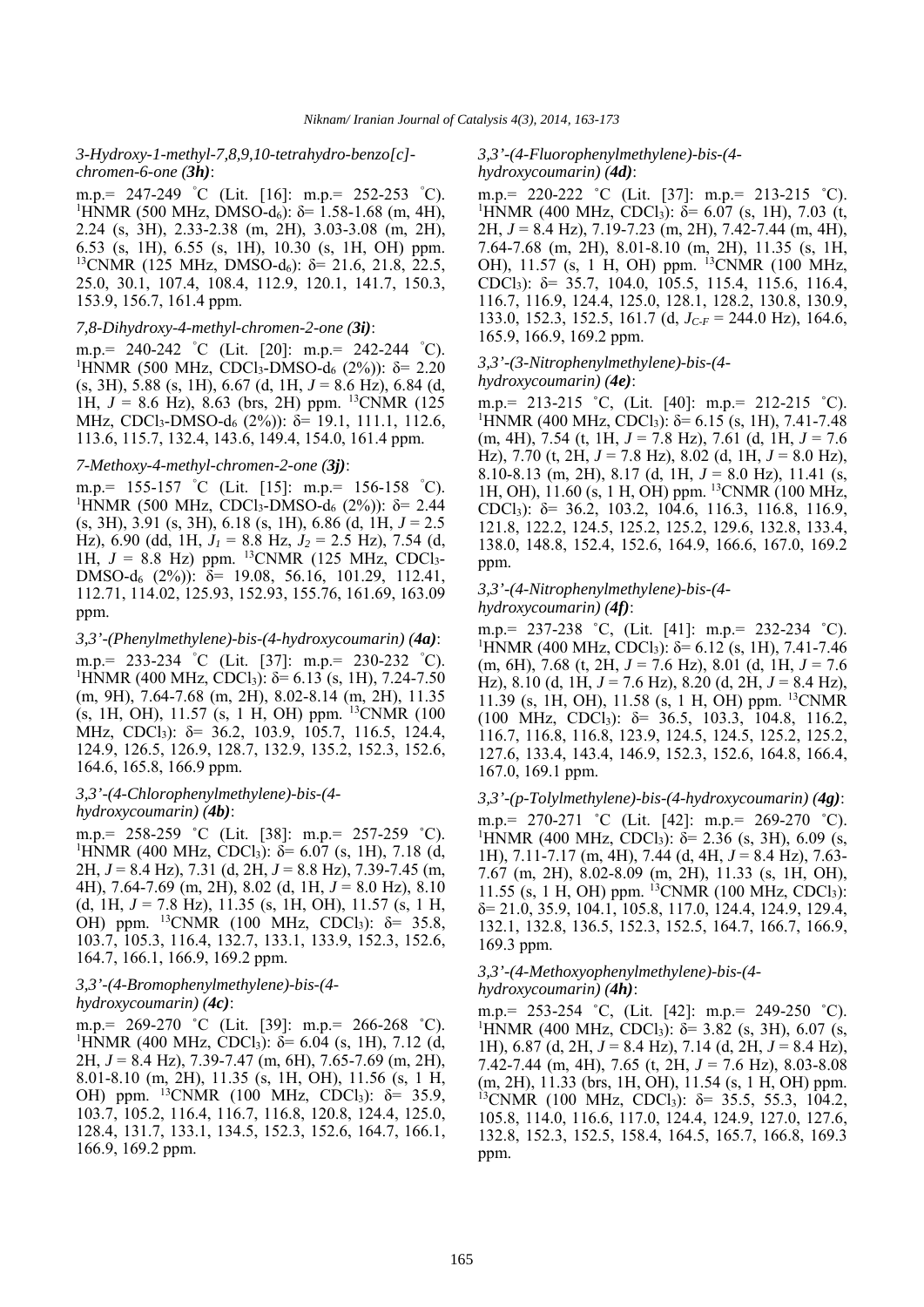#### *3,3'-(4-Dimethylaminophenylmethylene)-bis-(4 hydroxycoumarin) (4i)*:

m.p.= 220-222 ˚C (Lit. [37]: m.p.= 222-224 ˚C). <sup>1</sup>HNMR (400 MHz, CDCl<sub>3</sub>):  $\delta$ = 3.16 (s, 6H), 6.32 (s, 1H), 7.23-7.30 (m, 6H), 7.45 (d, 2H, *J* = 8.4 Hz), 7.53  $(t, 2H, J = 8.4 \text{ Hz})$ , 7.84  $(d, 2H, J = 8.4 \text{ Hz})$  ppm. <sup>13</sup>CNMR (100 MHz, CDCl<sub>3</sub>): δ= 36.5, 46.1, 103.5, 116.1, 120.1, 123.5, 124.6, 128.7, 131.7, 141.1, 143.8, 153.0, 165.0, 168.1 ppm.

#### *3,3'-(4-Hydroxyophenylmethylene)-bis-(4 hydroxycoumarin) (4j)*:

m.p. = 228-230 °C (Lit. [43]: m.p. = 193 °C). <sup>1</sup>HNMR (400 MHz, CDCl<sub>3</sub>):  $\delta$ = 5.57 (brs, 1H, OH), 6.06 (s, 1H), 6.81 (d, 2H, *J* = 8.4 Hz), 7.09 (d, 2H, *J* = 8.4 Hz), 7.41-7.43 (m, 4H), 7.65 (t, 2H, *J* = 8.4 Hz), 8.03-8.07 (m, 2H), 11.32 (brs, 1H, OH), 11.50 (s, 1 H, OH) ppm. <sup>13</sup>CNMR (100 MHz, CDCl<sub>3</sub>): δ= 35.5, 104.2, 105.7, 115.7, 116.7, 124.4, 125.0, 126.5, 127.7, 133.0, 152.4, 154.9, 164.7, 165.9, 167.1, 169.4 ppm.

#### **3. Results and Discussion**

In continuation of our studies on the design and application of silica functionalized solid acid or base as catalyst in organic transformations [27-36], herein, we study the catalytic activity of SBPDSA in the synthesis of coumarins and biscoumarins.

To study the effect of catalyst loading on the condensation reaction of phenols and β-keto esters as the corresponding coumarins the reaction of floroglucinol (1,3,5-tri-hydroxyphenol) with ethyl acetoacetate was chosen as a model reaction (Scheme 2 and Table 1). To illustrate the need of catalyst for these reactions we examined the Pechmann reaction of floroglucinol with ethyl acetoacetate in the absence of these solid acid catalysts. In this case the reaction did not proceed even after 24 h (Table 1, entry 1).

Obviously, SBPDSA is an important reaction component. The optimal amount of SBPDSA was 0.05 g (4.9 mol%) per 1 mmol of phenol at 80 ° C under solvent-free conditions. Although lower catalyst loading of 0.03 g (2.9 mol%) or 0.01 g (0.96 mol%) of SBPDSA accomplished this condensation, however, 0.05 g of SBPDSA per 1 mmol of phenol was optimum in terms of reaction time and isolated yield. Therefore, we employed the optimized conditions (0.05 g of SBPDSA at 80 ° C under solvent-free conditions) for the condensation reaction of phenols with different *β*keto esters to the corresponding coumarins (Scheme 3).

As shown in Table 2, different *β*-keto-esters such as methyl (**2a**), ethyl (**2b**), allyl (**2c**), and benzyl acetoacetate (**2e**) treated with phenolic substrates under optimized conditions gave corresponding products in high yields.



**Scheme 2**. Condensation of floroglucinol and ethyl acetoacetate catalyzed by SBPDSA or SBPPSA.

| Entry          | Catalyst      | Catalyst loading (g)     | Time (min)      | Yield $(\frac{6}{6})^b$ |
|----------------|---------------|--------------------------|-----------------|-------------------------|
|                | No catalyst   | $\overline{\phantom{a}}$ | 24 <sub>h</sub> |                         |
| $\overline{2}$ | <b>SBPDSA</b> | 0.01                     | 135             | 75                      |
| 3              | <b>SBPDSA</b> | 0.03                     | 40              | 86                      |
| 4              | <b>SBPDSA</b> | 0.05                     | 5               | 92                      |
| 5              | <b>SBPDSA</b> | 0.07                     | 5               | 92                      |
| 6              | <b>SBPPSA</b> | 0.05                     | 30              | 85                      |
| 7              | <b>SBPPSA</b> | 0.07                     | 10              | 93                      |
| 8              | <b>SBPPSA</b> | 0.1                      | 10              | 93                      |
|                |               |                          |                 |                         |

**Table 1.** Investigation of the effect of catalyst on the reaction of floroglucinol and ethyl acetoacetate.<sup>a</sup>

<sup>a</sup>Reaction conditions: floroglucinol (1 mmol), ethyl acetoacetate (1 mmol), at 80 °C under solvent-free conditions.<br><sup>bIsolated</sup> Vield bIsolated Yield.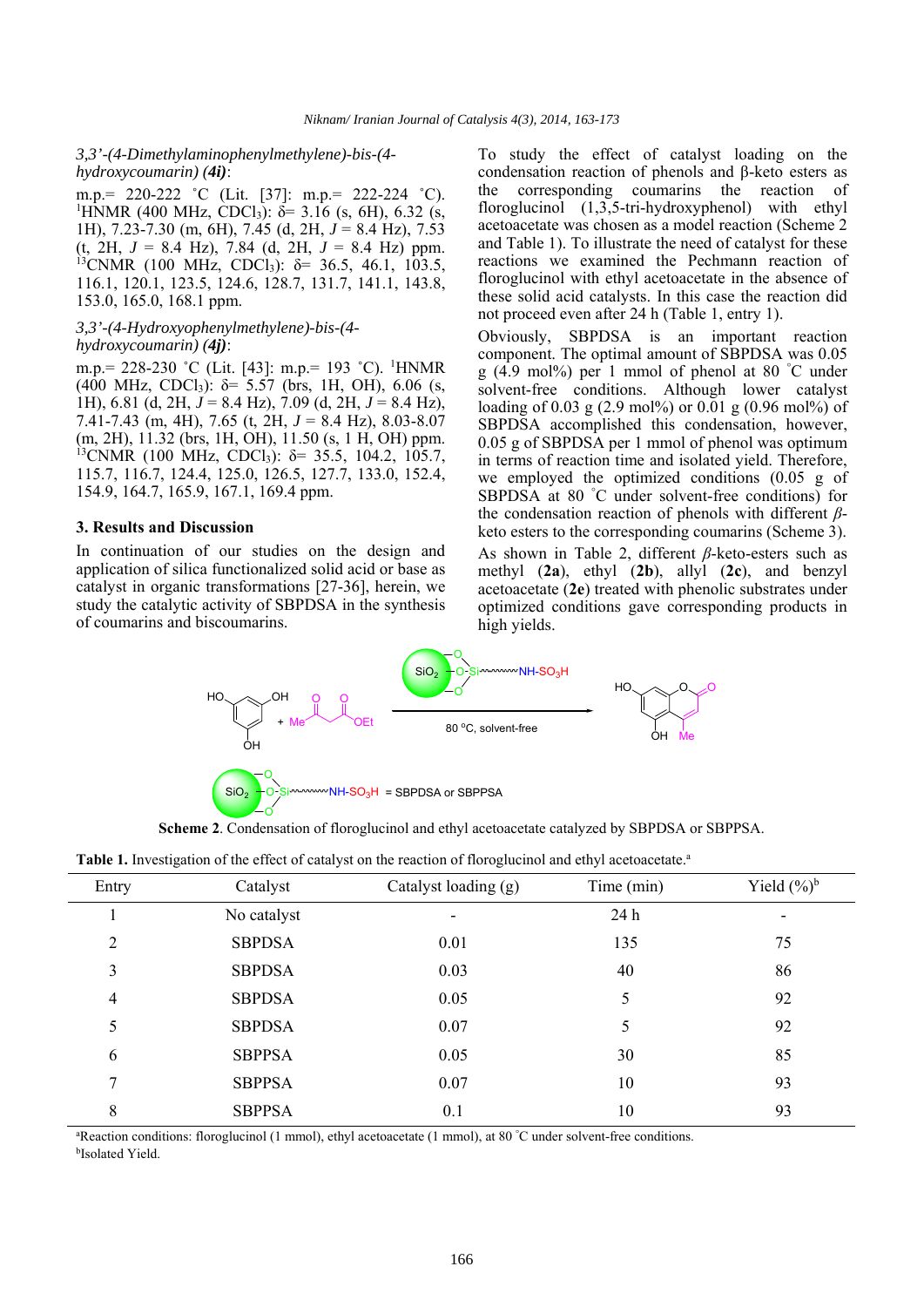

Table 2. Synthesis of various coumarins in the presence of SBPDSA at 80 °C under solvent-free conditions.

| Entry            | Phenol                               | $\beta$ -keto-esters                                      | Product                                                     | Time (min) | Yield (%) <sup>a</sup> |
|------------------|--------------------------------------|-----------------------------------------------------------|-------------------------------------------------------------|------------|------------------------|
| $\,1\,$          | ,OH<br>HO.<br>ÒН<br>1a               | Me <sup>®</sup><br>OMe<br>2a                              | OH Me<br>HO <sup>®</sup><br>Ο<br>Ő<br>3a                    | $\sqrt{5}$ | 95                     |
| $\sqrt{2}$       | <b>OH</b><br>HO<br>ÒΗ<br>1a          | O<br>Me <sup>-</sup><br>OEt <sup>-</sup><br>$2\mathbf{b}$ | OH Me<br>HO<br>Ő<br>∩<br>3a                                 | $\sqrt{5}$ | 92                     |
| $\mathfrak{Z}$   | <b>JOH</b><br>HO.<br>ÒΗ<br>1a        | Me <sup>-</sup><br>$2\mathrm{c}$                          | OH Me<br>HO<br>O<br>Ő<br>3a                                 | $10\,$     | $90\,$                 |
| $\overline{4}$   | ,OH<br>HO.<br>ÓΗ<br>1a               | Ph<br>Me <sup>'</sup><br>2e                               | OH Me<br>HO <sup>®</sup><br>O<br>3a                         | $10\,$     | 91                     |
| $\sqrt{5}$       | <b>OH</b><br>HO.<br>ÒΗ<br>1a         | $\Omega$<br>O<br>Me'<br>OEt <sup>-</sup><br>CI<br>2d      | OH Me<br>.CI<br>HO <sup>®</sup><br>O<br>∩<br>3 <sub>b</sub> | $\sqrt{5}$ | 94                     |
| $\boldsymbol{6}$ | <b>OH</b><br>HO<br>ÒΗ<br>1a          | O<br>O<br>OEt<br>2f                                       | OH<br>HO <sup>®</sup><br>Ö<br>O<br>3c                       | $10\,$     | 93                     |
| $\tau$           | ,OH<br>HO.<br>O <sub>H</sub><br>1a   | O<br>O<br>OEt<br>2g                                       | OH<br>$\circ$<br>HO <sub>2</sub><br>Ó<br>3d                 | 10         | 91                     |
| $\,8\,$          | $\sqrt{OH}$<br>HO.<br>1 <sub>b</sub> | Me <sup>®</sup><br>OEt<br>2 <sub>b</sub>                  | $\sim$<br>HO.<br>O<br>Me<br>3e                              | $10\,$     | 90                     |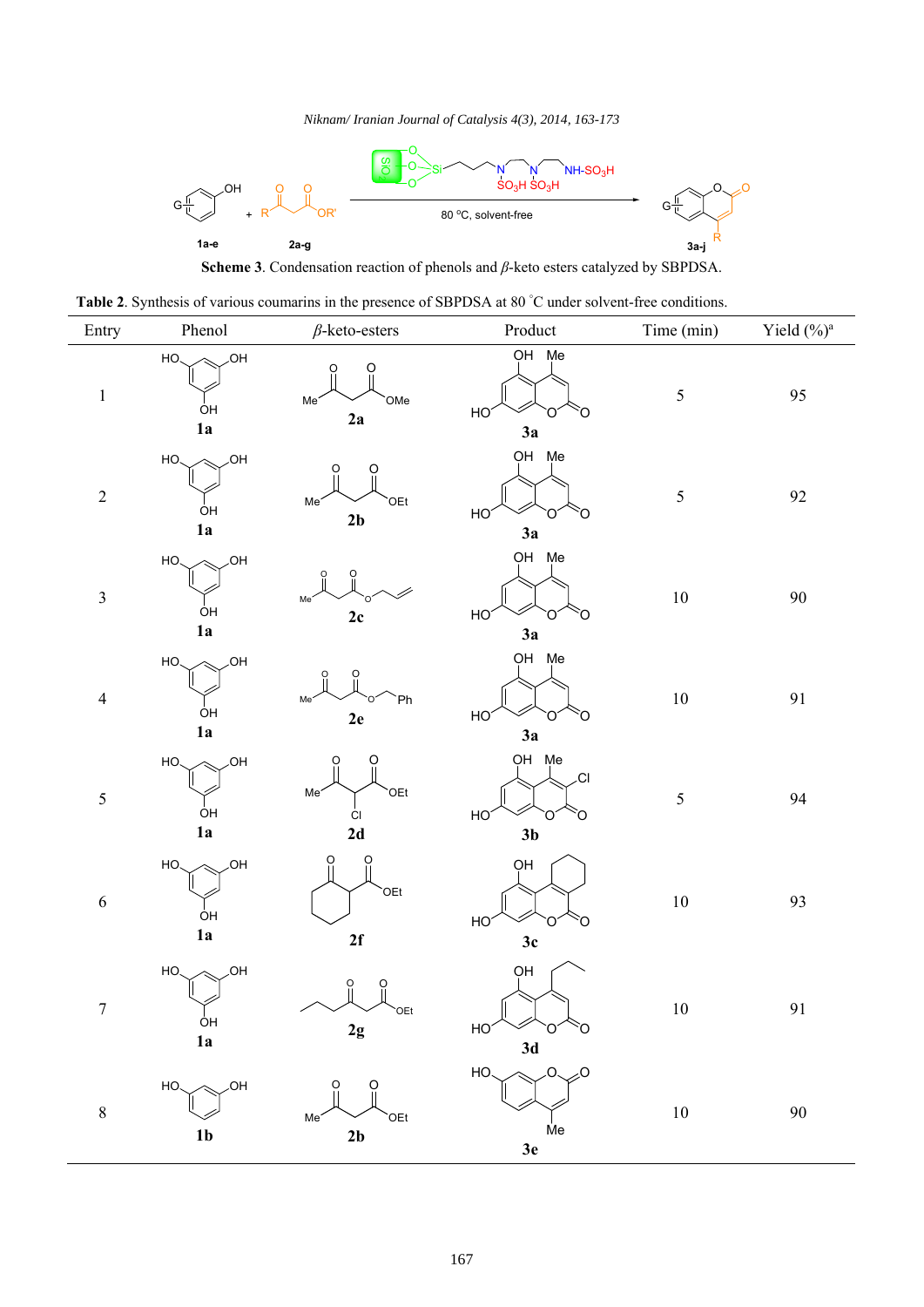| $\overline{9}$ | .OH<br>HO.<br>Me<br>$1c$  | O<br>O<br>Me <sup>-</sup><br>OEt <sup></sup><br>2b   | Me<br>Mе<br>HO<br>∩<br>O<br>3f                           | $12\,$ | 93          |
|----------------|---------------------------|------------------------------------------------------|----------------------------------------------------------|--------|-------------|
| $10\,$         | .OH<br>HO.<br>Me<br>$1c$  | Ο<br>റ<br>Me <sup>-</sup><br>OEt<br>ĊI<br>2d         | Me Me<br>.CI<br>HO<br>O<br>∩<br>3g                       | $10\,$ | 90          |
| $1\,1$         | .OH<br>HO<br>Me<br>$1c$   | O<br>O<br>OEt <sup></sup><br>2f                      | Me<br>HO<br>O<br>n<br>3h                                 | $15\,$ | 85          |
| $12\,$         | QН<br>.OH<br>HO.<br>$1d$  | Me <sup>-</sup><br>OEt <sup></sup><br>2 <sub>b</sub> | QH<br>Ō.<br>HO<br>Ő.<br>Мe<br>3i                         | $10\,$ | $80\,$      |
| $13\,$         | QН<br>,OH<br>HO.<br>$1d$  | $\overline{0}$<br>О<br>Me <sup>2</sup><br>2c         | QH<br>$\overline{O}$<br>HO<br>$\overline{O}$<br>Мe<br>3i | $10\,$ | $8\sqrt{1}$ |
| $14\,$         | ,OH<br>MeO.<br>$1e$       | Me <sup>2</sup><br>OEt<br>2 <sub>b</sub>             | MeO.<br>O.<br>O<br>Me<br>3j                              | 15     | 86          |
| 15             | <b>OH</b><br>MeO.<br>$1e$ | Ph<br>Me<br>2e                                       | MeO<br>O.<br>O<br>Me<br>3j                               | 15     | 85          |

#### **Table 2.** (*Continued).*

a Isolated yield.

Ethyl 2-chloroacetoacetate (**2d**) treated with floroglucinol (**1a**) and oricinol (**1c**) gave corresponding products **3b** and **3g** in 94% and 90% yields respectively (Table 2, entries 5,10). Ethyl 2-oxocyclohexanecarboxylate (**2f**) were reacted with floroglucinol (**1a**) and oricinol (**1c**) to give corresponding products **3c** and **3h** in high yields (Table 2, entries 6,11). Ethyl 3-oxohexanoate (**2g**) was converted to corresponding products **3d** in 91% yield (Table 2, entry 7).

The Pechmann condensation proceeds through transesterification followed by intramolecular hydroalkylation and dehydration [15,16]. These three steps are acid catalyzed reactions. A possible mechanism for the Pechmann condensation of phenols and  $\beta$ -keto ester by solid acid catalysts is presented in Scheme 4, which is also proposed by other workers [26].

The possibility of recycling the catalyst was examined using the reaction of floroglucinol (1 mmol) with ethyl acetoacetate (1 mmol) in the presence of SBPDSA (0.05 g) at 80 ° C under solvent-free conditions. Upon completion, warm ethanol was added then the reaction mixture was filtered and the remaining solid was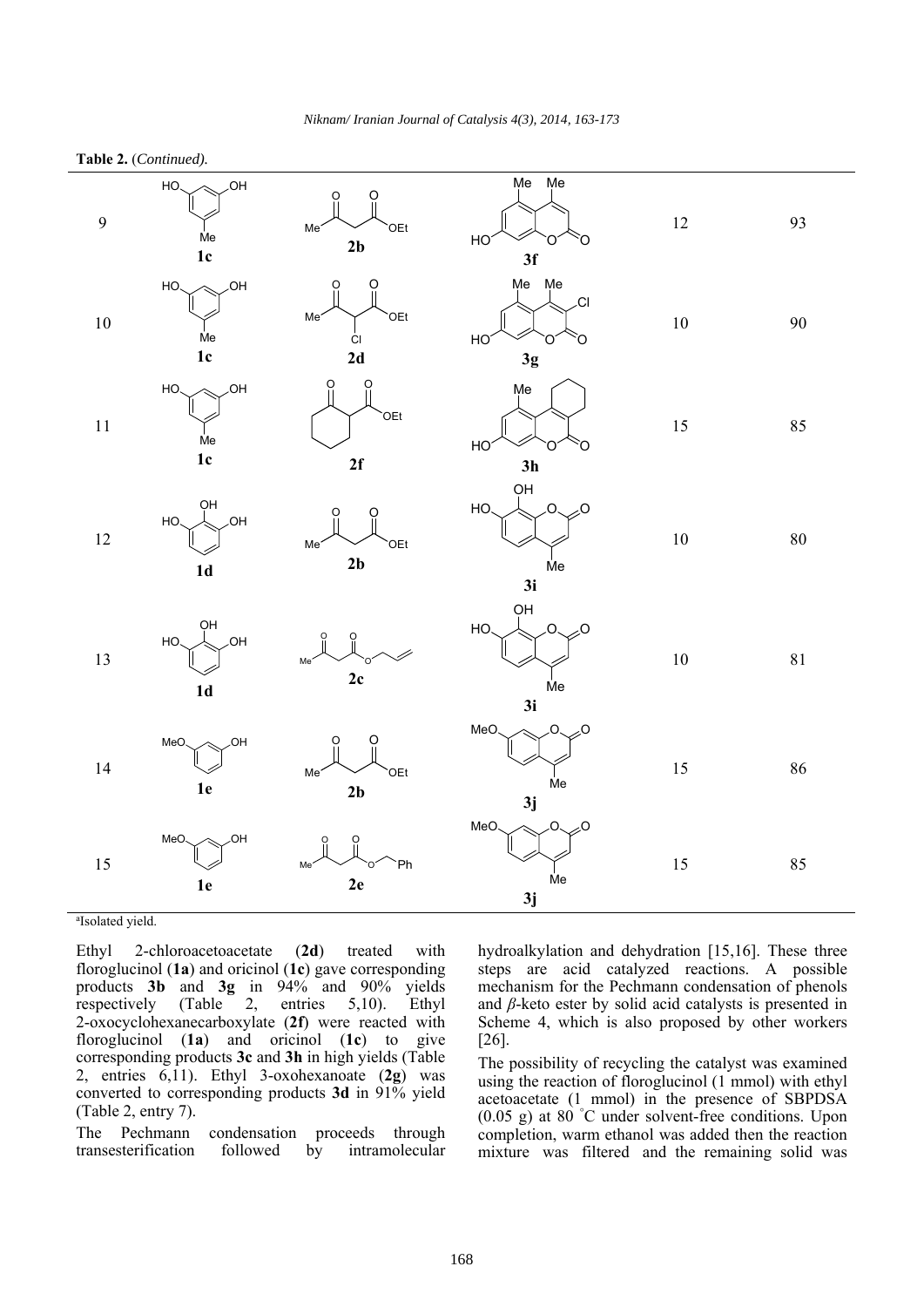

**Scheme 4**. A plausible mechanism for the synthesis of coumarins using SBPDSA as catalyst.

washed with warm ethanol and the catalyst reused in the next reaction. The recycled catalyst could be reused four times without any additional treatment. No observation of any appreciable loss in the catalytic activity of SBPDSA was observed (Fig. 1).

Encouraged by these results, we tried to extend the scope of the catalytic activity of SBPDSA for condensation reaction of 4-hydroxycoumarins and aromatic aldehydes to afford biscoumarin derivatives (Scheme 5).

The desired 3,3'-(4-chlorophenylmethylene)-bis-(4 hydroxycoumarin) **4b** was obtained in 89% yield. This condensation reaction was carried out in refluxing ethanol, acetonitrile, and dichloromethane in 60%, 50%, and 30% yields respectively. Thereafter, a series of differently substituted biscoumarins were prepared successfully from different aromatic aldehydes bearing electron-withdrawing and electron-donating groups, 4-hydroxycoumarin in water and under reflux conditions. These results are listed in Table 3.



**Fig. 1**. Recyclability of SBPDSA (0.05 g) in the reaction of floroglucinol (1 mmol) with ethyl acetoacetate (1 mmol) under solvent-free conditions at 80  $^{\circ}$ C (t = 5 min).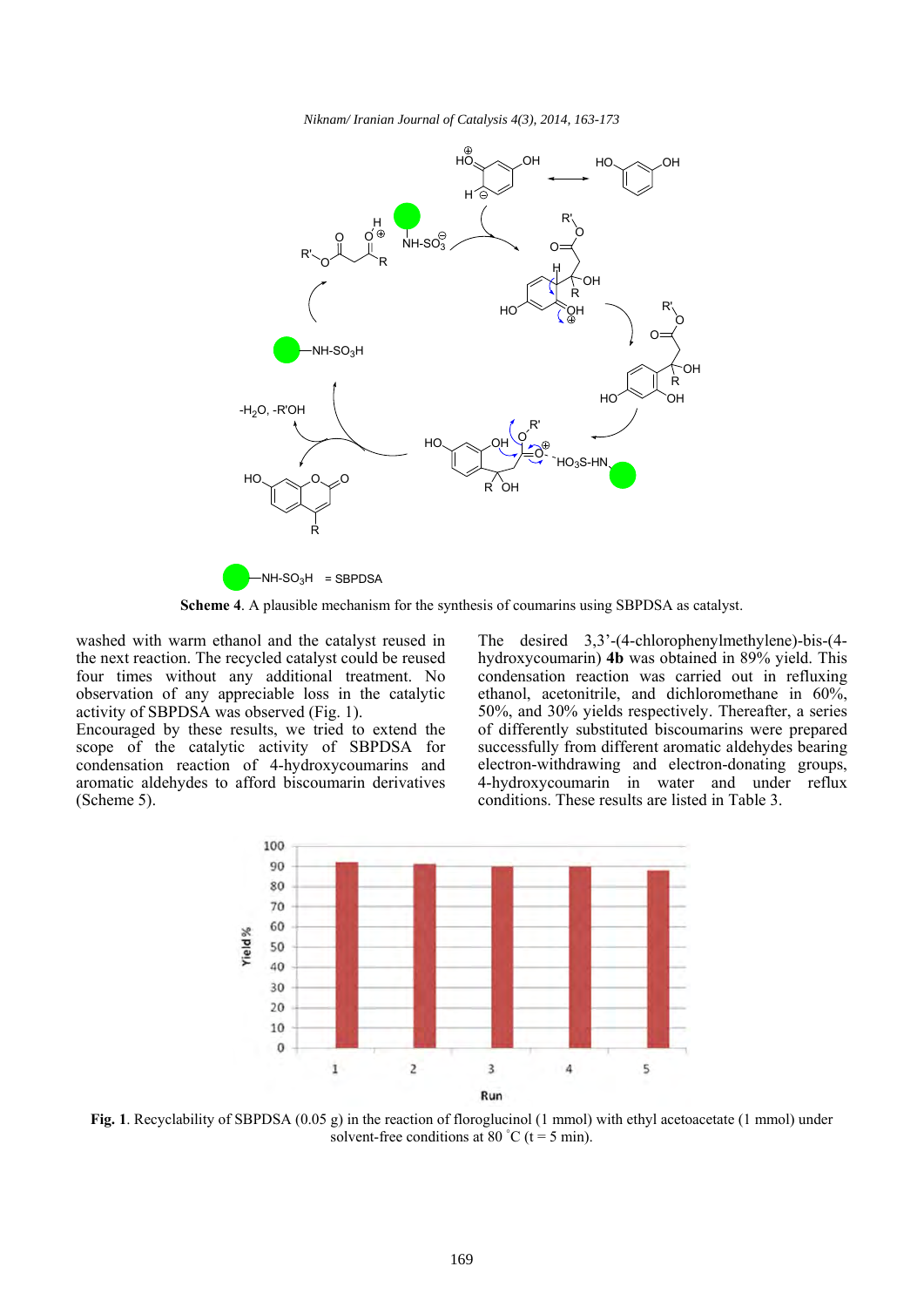

**Scheme 5**. Synthesis of biscoumarin derivatives using SBPDSA as catalyst.

|  |  | Table 3. SBPDSA catalyzed synthesis of biscoumarin derivatives. |
|--|--|-----------------------------------------------------------------|
|  |  |                                                                 |

| Entry          | Ar                                                             | Product                                          | Time (min) | Yield (%) <sup>a</sup> |
|----------------|----------------------------------------------------------------|--------------------------------------------------|------------|------------------------|
| $\,1$          | $\rm{C_6H_5}$ -                                                | HỌ<br>ОH<br>ი<br>Ö<br>Ő<br>4a                    | $180\,$    | 93                     |
| $\sqrt{2}$     | $4\mbox{-}\mathrm{Cl}\mbox{-}\mathrm{C}_6\mathrm{H}_4\mbox{-}$ | Çl<br>ОH<br>HQ<br>n<br>Ö<br>ó<br>4 <sub>b</sub>  | 90         | 89                     |
| $\mathfrak{Z}$ | $\mbox{4-Br-C}_6\mbox{H}_4\mbox{-}$                            | Ŗг<br>HQ<br>OH<br>O<br>ő<br>4c                   | $90\,$     | $88\,$                 |
| $\overline{4}$ | $4-F-C6H4$ -                                                   | F<br>HỌ<br>pн<br>O<br>Ò<br>$\acute{o}$<br>4d     | 90         | $\bf 87$               |
| $\sqrt{5}$     | $3-O_2N-C_6H_4$ -                                              | NO <sub>2</sub><br>HỌ<br>ОH<br>Ω<br>Ö<br>Ő<br>4e | $120\,$    | 89                     |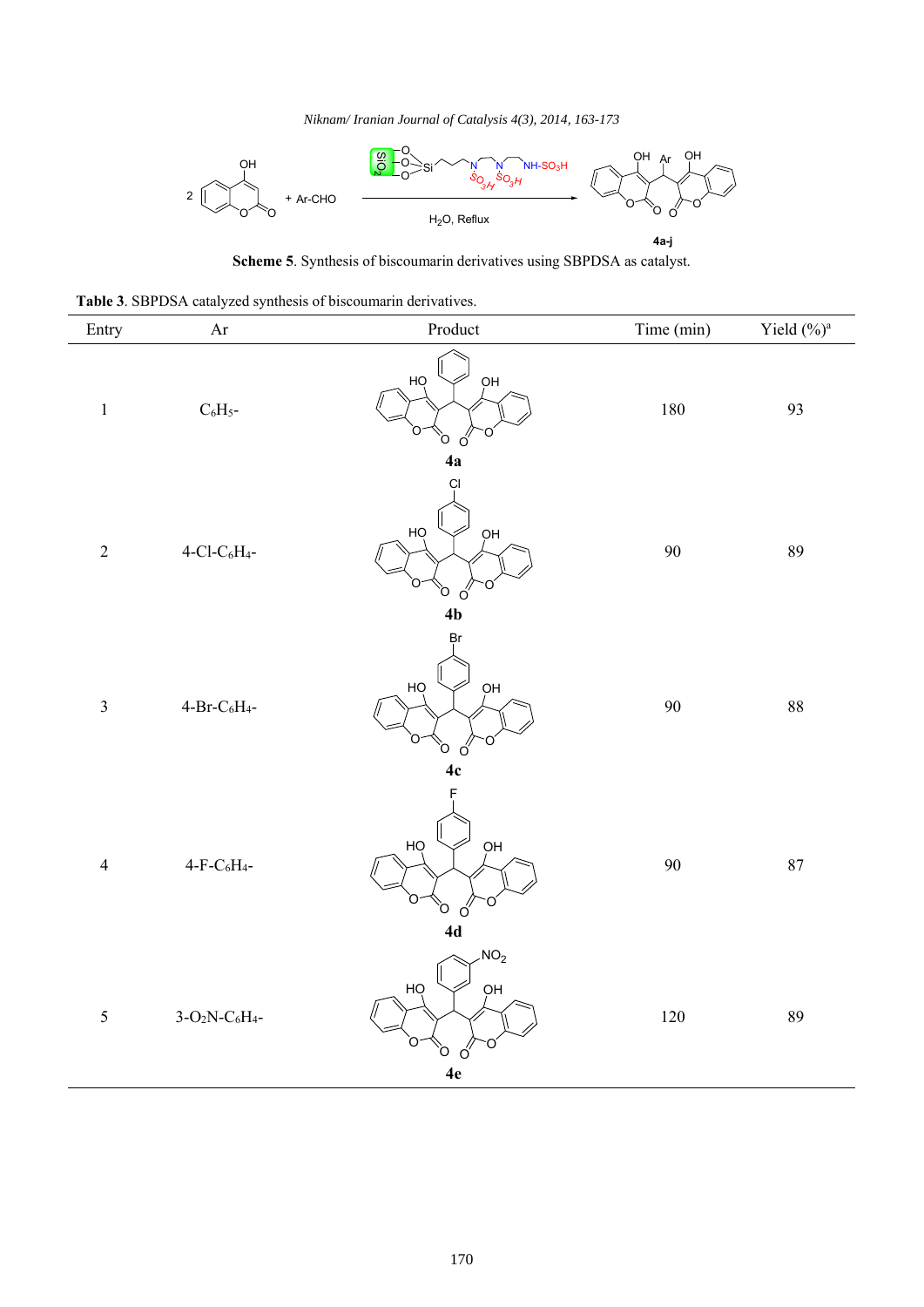

a Yield isolated of products.

A plausible mechanism in the presence of an acid according to Davoodnia [38] was drawn in Scheme 6. The carbonyl group of aldehyde activated in the presence of solid acid and condensed by 4-hydroxycoumarin to form intermediate **I**.

Subsequently, the intermediate **I** condensed via Michel attack with 4-hydroxycoumarin in the presence of solid acid to give the desired product.

#### **4. Conclusions**

We have shown that silica-bonded *n*-propyldiethylenetriamine (SBPDSA), which can be prepared from commercially available and cheap starting materials, catalyzed the synthesis of 2-amino-5-oxo-5,6,7,8-tetra hydro-4*H*-chromenes. The mild reaction conditions and simplicity of the procedure and reusability of catalyst are the advantages of this method.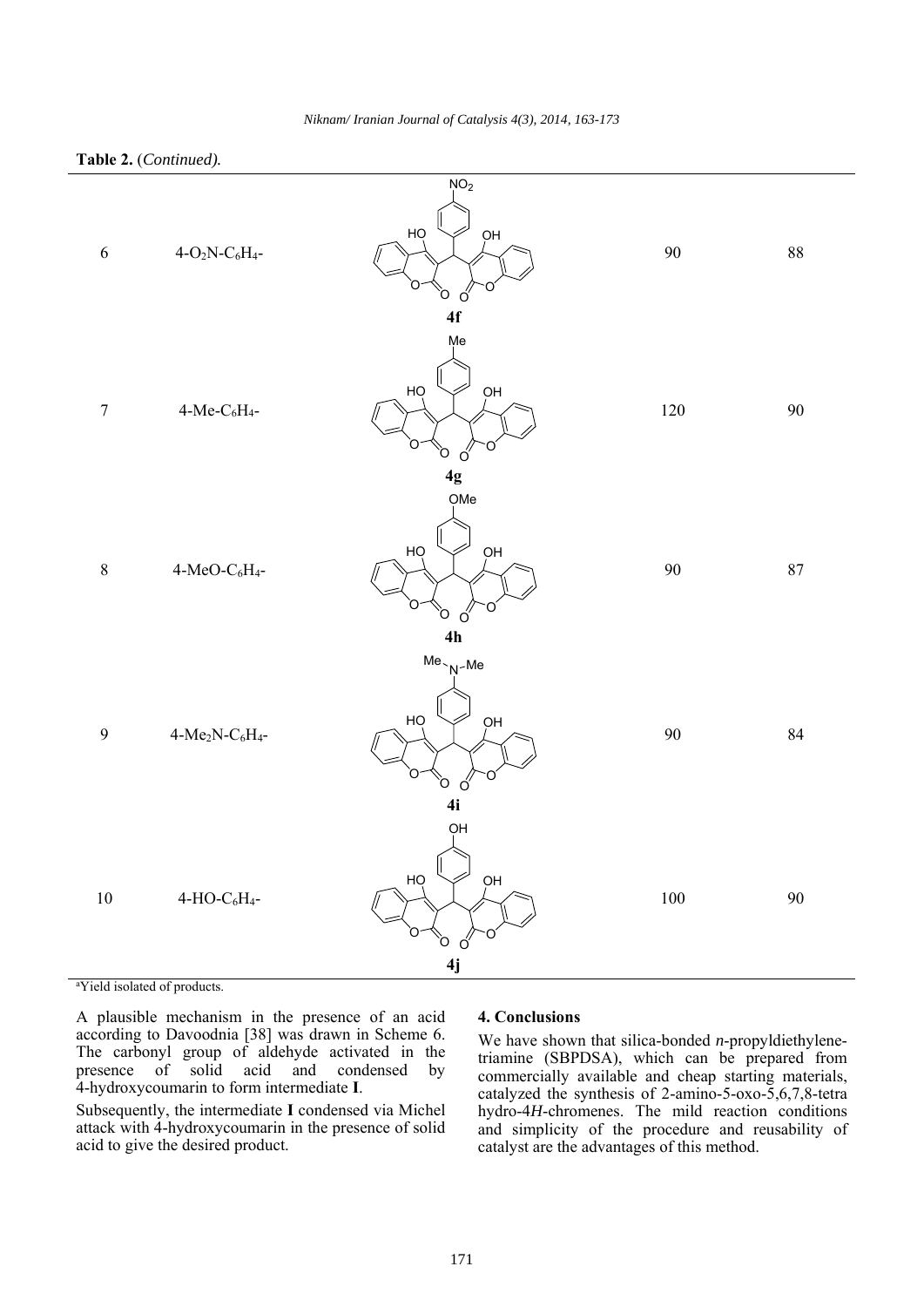

**Scheme 6.** A plausible mechanism for synthesis of biscoumarins.

#### **Acknowledgment**

Financial support for this work by the Research Council of Islamic Azad University, Gachsaran Branch, Iran, is gratefully acknowledged.

#### **References**

- [1] R.D.H. Murray, J. Mendez, S.A. Brown, The Natural Coumarins Occurrence Chemistry and Biochemistry Wiley and Sons, New York, 1982.
- [2] R.O. O'Kennedy, R.D. Zhorenes, Coumarins: Biology Applications and Mode of Action John Wiley and Sons, Chichester, 1997.
- [3] I. Kempen, D. Papapostolou, N. Thierry, L. Pochet, S. Counerotte, B. Masereel, J.M. Foidart, M.J. Reboud-Ravaux, A. Noel, B. Pirotte, Br. J. Cancer 88 (2003) 1111-1118.
- [4] C. Kontogiorgis, D. Hadjipavlou-Litina, J. Enz. Inhib. Med. Chem. 18 (2003) 63-69.
- [5] C. Spino, M. Dodier, S. Sotheeswaran, Bioorg. Med. Chem. Lett. 8 (1998) 3475-3478.
- [6] E. Quezada, G. Delogu, C. Picciau, L. Santana, G. Podda, F. Borges, V. Garcia-Moraes, D. Vina, F. Orallo, Molecules 15 (2010) 270-279.
- [7] S. Vilar, E. Quezada, L. Santana, E. Uriarte, M. Yanez, N. Fraiz, C. Alcaide, E. Cano, F. Orallo, Bioorg. Med. Chem. Lett. 16 (2006) 257-261.
- [8] M. Zabradink, The Production and Application of Fluorescent Brightening Agent John Wiley and Sons, New York, 1992.
- [9] D.P. Specht, P.A. Martic, S. Farid, Tetrahedron 38 (1982) 1203-1211.
- [10] W.C. Meuly, Kirk-Othmer Encyclopedia of Chemical Technology 3rd ed, Vol 7, John Wiley and Sons, New York, 1979, 196-206.
- [11] H.V. Pechmann, E. Hanke, Chem. Ber. 34 (1901) 354- 362.
- [12] B.M. Reddy, M. Patil, P. Lakshmanan, J. Mol. Catal. A: Chem. 256 (2006) 290-294.
- [13] J.K. Augustine, A. Bombrun, B. Ramappa, C. Boodappa, Tetrahedron Lett. 53 (2012) 4422-4425.
- [14] P.K. Singh, D.U. Singh, S.D. Samant, Synlett (2004) 1909-1912.
- [15] H. Valizadeh, A. Shockravi, Tetrahedron Lett. 46 (2005) 3501-3503.
- [16] S.B. Patil, R.P. Bhat, V.P. Raje, S.D. Samant, Synth. Commun. 36 (2006) 525-531.
- [17] K. Jung, Y.J. Park, J.S. Ryu, Synth. Commun. 38 (2008) 4395-4406.
- [18] B.C. Raju, T.H. Babu, J.M. Rao, Indian J. Chem. 48 B (2009) 120-123.
- [19] E.A. Gunnewegh, A.J. Hoefnegal, H. Van Bekkum, J. Mol. Catal. A: Chem. 100 (1995) 87-92.
- [20] J.C. Rodriguez-Dominguez, G. Kirsch, Tetrahedron Lett. 47 (2006) 3279-3281.
- [21] M. Dabiri, P. Salehi, M.A. Zolfigol, M. Baghbanzadeh, Heterocycles 71 (2007) 677-682.
- [22] J. Azizian, A.A. Mohammadi, I. Bidar, P. Mirzaei, Monatsh. Chem. 139 (2008) 805-808.
- [23] B. Karimi, D. Zareyee, Org. Lett. 10 (2008) 3989-3992.
- [24] K. Niknam, D. Saberi, M. Baghernejad, Chin. Chem. Lett. 20 (2009) 1444-1448.
- [25] A. Sinhamahapatra, N. Sutradhar, S. Pahari, H.C. Bajaj, A.B. Panda, Appl. Catal. A: Gen. 394 (2011) 93-100.